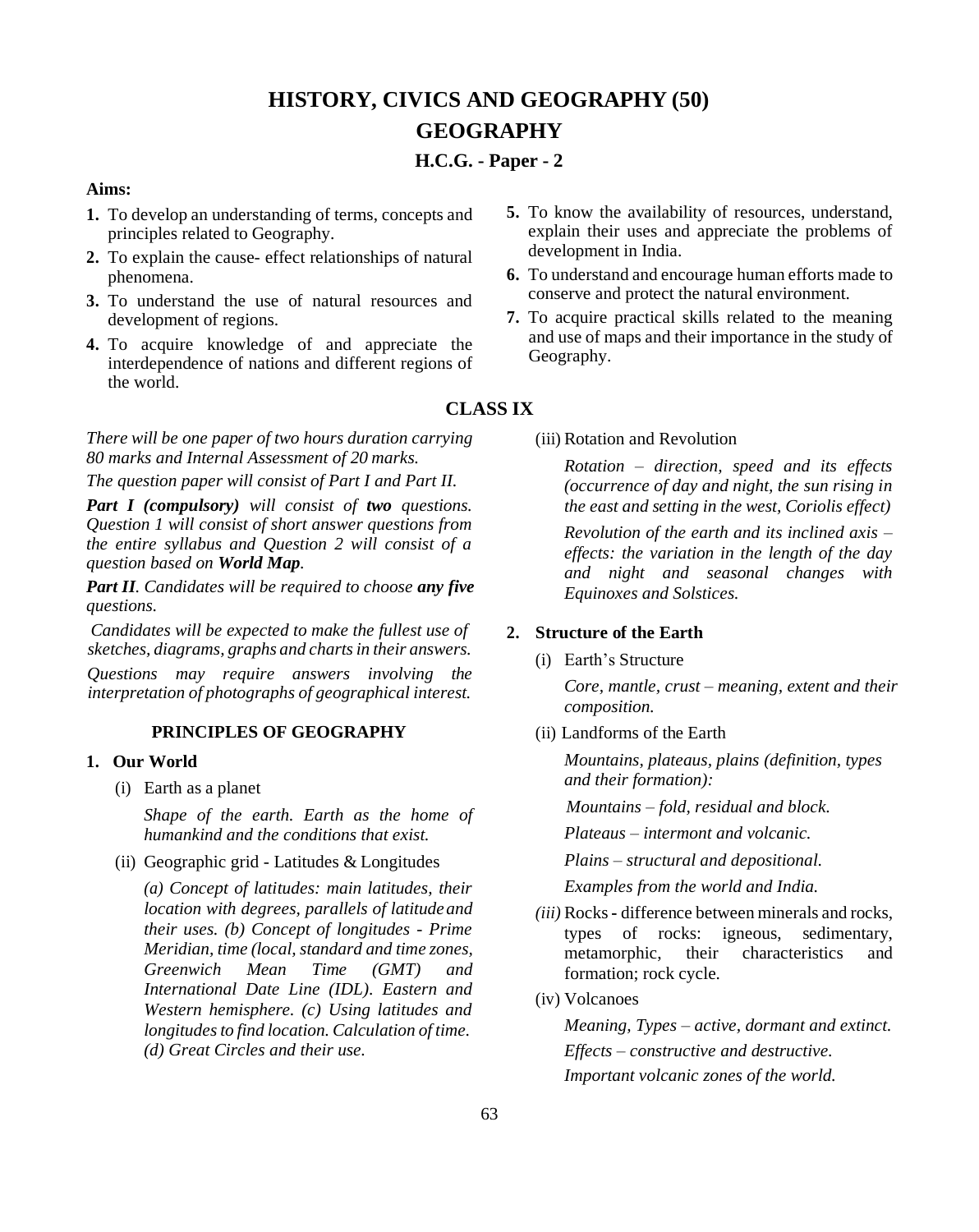#### (v) Earthquakes

*Meaning, causes and measurement. Effects: destructive and constructive. Earthquake zones of the World*

(vi) Weathering and Denudation

*Meaning, types and effects of weathering*.

*Types: Physical Weathering – block and granular disintegration, exfoliation;*

*Chemical Weathering–oxidation, carbonation, hydration and solution;*

*Biological Weathering – caused by humans, plants and animals.*

Meaning and agents of denudation; work of river and wind.

*Stages of a river course and associated land forms – V-shaped valley, waterfall, meander and delta.*

*Wind – deflation hollows and Sand dunes.*

## **3. Hydrosphere**

Meaning of hydrosphere.

Tides - formation and pattern.

Ocean Currents – their circulation pattern and effects. (Specifically of Gulf Stream, North Atlantic Drift, Labrador Current, Kuro Shio and Oya Shio.)

## **4. Atmosphere**

(i) Composition and structure of the atmosphere.

*Troposphere, Stratosphere, Ionosphere and Exosphere; Ozone in the Stratosphere, its depletion. Global warming and its impact.*

- (ii) Insolation
	- *Meaning of insolation and terrestrial radiation.*
	- *Factors affecting temperature: latitude, altitude, distance from the sea, slope of land, winds and ocean currents.*

*(iii)* Atmospheric Pressure and Winds*.*

- *Meaning and factors that affect atmospheric pressure.*
- *Major pressure belts of the world.*
- *Factors affecting direction and velocity of wind – pressure gradient, Coriolis Effect.*
- *Permanent winds – Trades, Westerliesand Polar Easterlies.*
- *Periodic winds - Land and Sea breezes, Monsoons.*
- *Local winds - Loo, Chinook, Foehn and Mistral.*
- *Variable winds - Cyclones and Anticyclones.*
- *Jet Streams- Meaning and importance.*

## (iv) Humidity

- *Humidity – meaning and difference between relative and absolute humidity.*
- *Condensation – forms (clouds, dew, frost, fog and mist).*
- *Precipitation - forms (rain, snow, and hail).*
- *Types of rainfall – relief/orographic, convectional, cyclonic/ frontal with examples from the different parts of the world.*

## **5. Pollution**

- (a) Types air, water (fresh and marine), soil, radiation and noise.
- **(b) Sources**
	- *Noise: Traffic, factories, construction sites, loud speakers, airports.*
	- *Air: vehicular, industrial, burning of garbage. Water: domestic and industrial waste.*
	- *Soil: chemical fertilizers, bio medical waste and pesticides.*
	- *Radiation: X- rays; radioactive fallout from nuclear plants.*
- (c) Effects- on the environment and human health.
- (d) Preventive Measures

*Car pools, promotion of public transport, no smoking zone, restricted use of fossil fuels, saving energy and encouragement of organic farming.*

#### **6. Natural Regions of the World**

Location, area, climate, natural vegetation and human adaptation.

*Equatorial region, Tropical grasslands, Tropical Deserts, Tropical Monsoon, Mediterranean, Temperate grasslands, Taiga and Tundra*.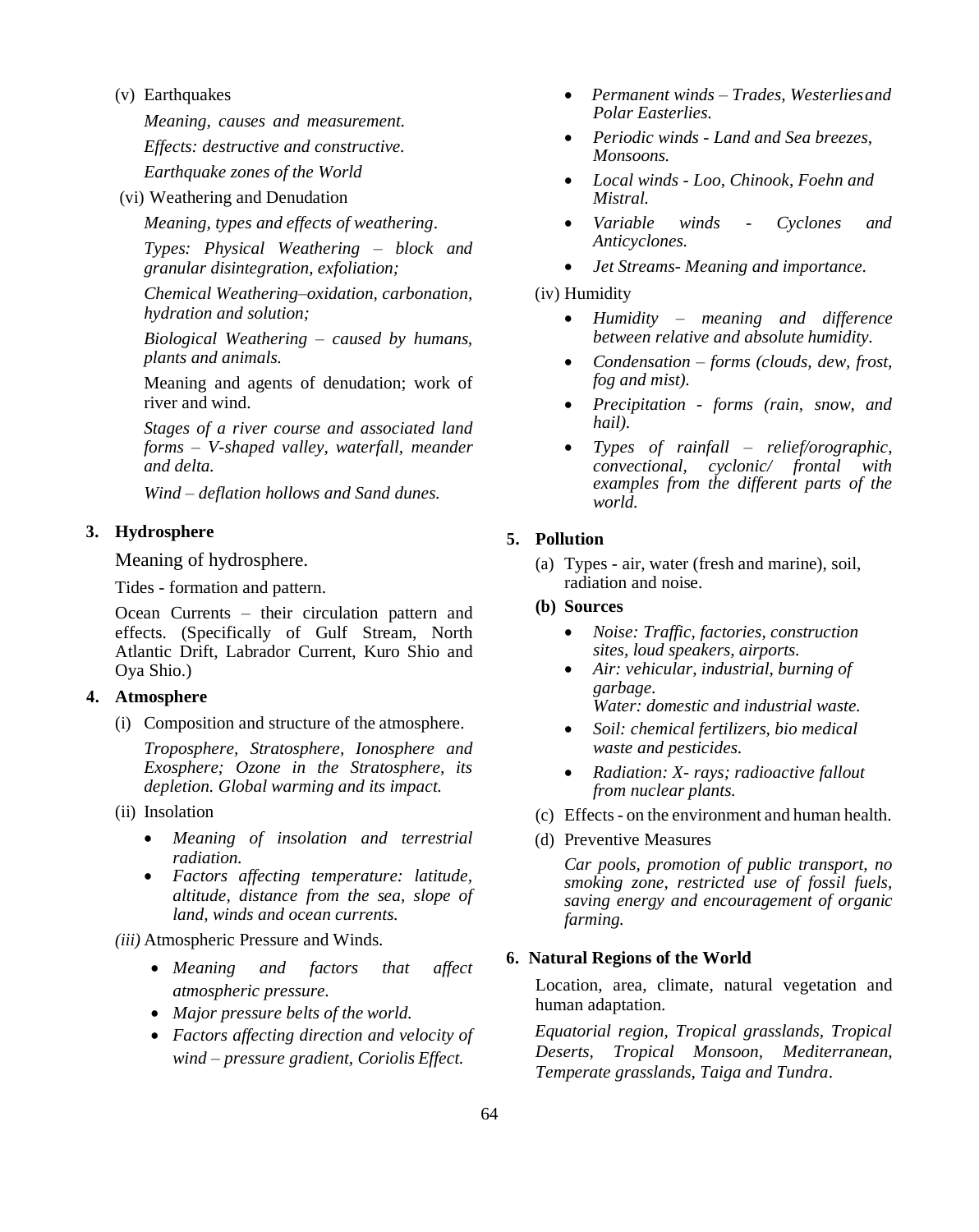## **7. Map Work**

*On an outline map of the World, candidates will be required to locate, mark and name the following:*

- *1. The major Natural Regions of the world - Equatorial, Tropical Monsoon, Tropical Deserts, Mediterranean type, Tropical grasslands, Temperate grasslands, Taiga and Tundra.*
- *2. The Oceans, Seas, Gulfs and Straits - all Major Oceans, Caribbean Sea, North Sea, Black Sea, Caspian Sea, South China Sea, Mediterranean Sea, Gulf of Carpentaria, Hudson Bay, Persian Gulf, Gulf of Mexico, Gulf of Guinea, Bering Strait, Strait of Gibraltar, Strait of Malacca.*
- *3. Rivers – Mississippi, Colorado, Amazon, Paraguay, Nile, Zaire, Niger, Zambezi, Orange, Rhine, Volga, Danube, Murray, Darling, Hwang Ho, Yangtse Kiang, Ob, Indus, Ganga, Mekong, Irrawaddy, Tigris, Euphrates.*
- *4. Mountains – Rockies, Andes, Appalachian, Alps, Himalayas, Pyrenees, Scandinavian Highlands, Caucasus, Atlas, Drakensburg, Khinghan, Zagros, Urals, Great Dividing Range.*
- *5. Plateaus – Canadian Shield, Tibetan Plateau, Brazilian Highlands, Patagonian Plateau, Iranian Plateau, Mongolian Plateau.*

## **INTERNAL ASSESSMENT**

#### **PRACTICAL WORK/ PROJECT WORK**

- 1. A record file having any **three** of the following exercises will be maintained. (The file will be evaluated out of 10 marks).
	- (a) Uses of important types of maps.
	- (b) Directions and how to identify them an illustrative diagram.
	- (c) Reading and using statement of scale, graphic scale and scale shown by representative fraction method. (No drawing work, only explaining their meanings).
	- (d) Reading of one town guide map or an atlas map. (Recognising the symbols and colours used, identifying directions and distances).
- (e) Drawing and recognising forms of important contours viz. valleys, ridges, types of slopes, conical hill, plateau, escarpment and sea cliff.
- (f) Drawing at least one sketch map to organize information about visiting an important place, a zoo or a monument.
- 2. Candidates will be required to prepare a project report on any **one** topic. The topics for assignments may be selected from the list of suggested assignments given below. Candidates can also take up an assignment of their choice under any of the four broad areas given below. (The project will be evaluated out of 10 marks).

#### **Suggested list of Assignments:**

- (a) **Weather records:** Maintaining and interpreting weather records as found in the newspaper for at least one season.
- (b) **Collection of data from secondary sources** (Using Modern techniques i.e GPS, Remote Sensing, Aerial Photography and Satellite imageries) **:** Preparing a Power Point presentation on current issues like – use of earth resources/ development activities/dangers of development and ecological disasters like droughts, earthquakes, volcanoes, floods, landslides cyclones and tornadoes in the world.
- (c) **Physical Features:** Collection of data from primary and secondary sources or taking photographs and preparing notional sketches of features found in the vicinity or areas visited during the year as a part of school activity.
- (d) Find out the sources of pollution of water bodies in the locality and determine the quality of water.
- (e) Collect information on global environmental issues and problems and communicate your findings through appropriate modes (posters, charts, collages, cartoons, handouts, essays, street plays and PowerPoint presentation).
- (f) **Area Studies:** Choosing any aspect from Section B (World Studies) and preparing a PowerPoint presentation or a write up on it.
- **(g) Meteorological Instruments and their uses**  Six's maximum and minimum thermometer, mercury barometer, aneroid barometer, wind vane, anemometer, rain gauge and hygrometer**.**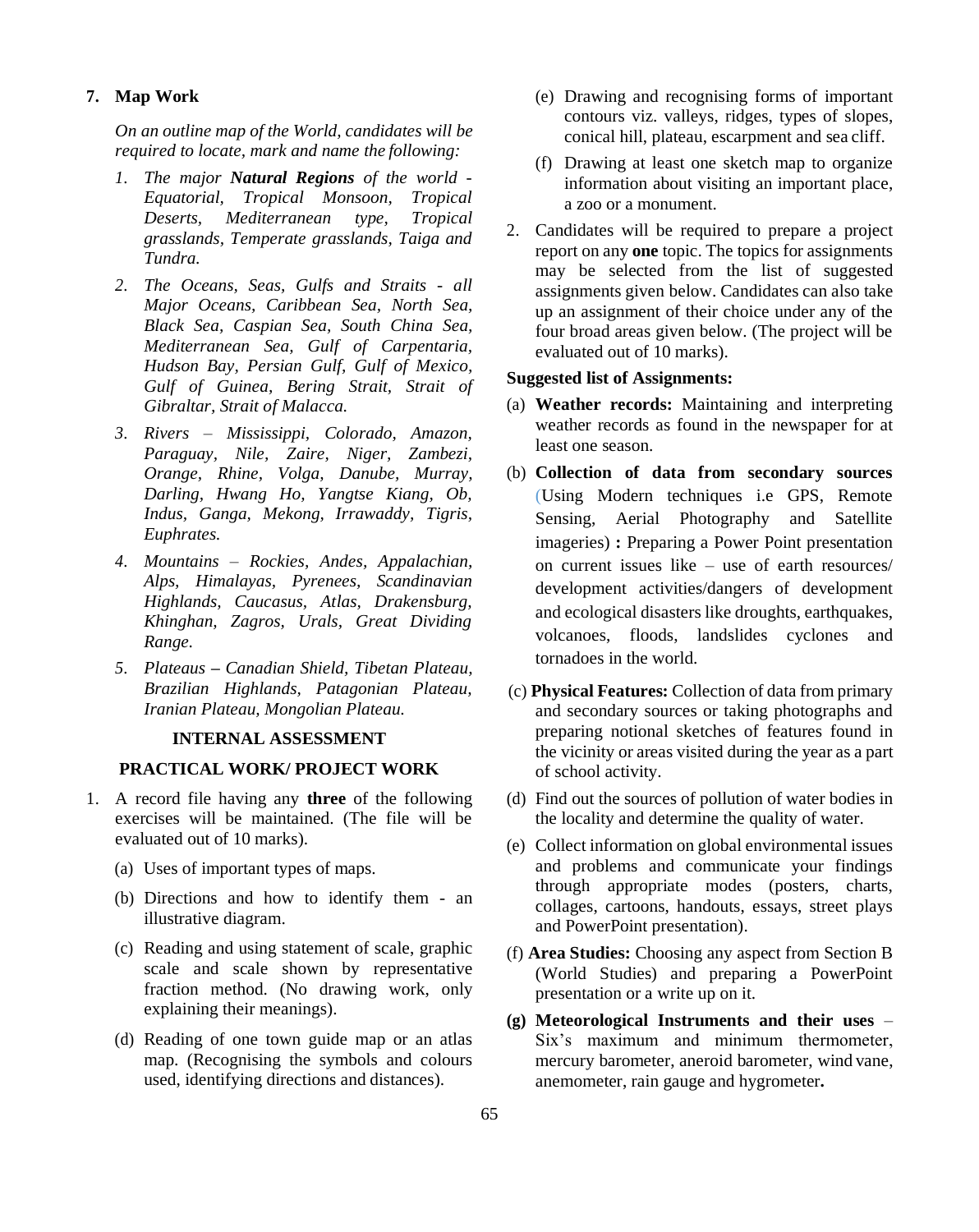## **CLASS X**

*There will be one paper of two hours duration carrying 80 marks and Internal Assessment of 20 marks.*

*The Paper will consist of two parts, Part I and Part II.*

*Part I (compulsory) will consist of two questions. Question 1 will be based on Topographical Map. Question 2 will be based on outline Map of India.*

*Part II: Candidates will be expected to answer any five questions.*

*Candidates will be expected to make the fullest use of sketches, diagrams, graphs and chartsin their answers.*

*Questions set may require answers involving the interpretation of photographs of geographical interest.*

## **PART – I**

## **MAP WORK**

#### **1. Interpretation of Topographical Maps**

- *(a) Locating features with the help of a four figure or a six-figure grid reference.*
- *(b) Definition of contour and contour interval. Identification of landforms marked by contours (steep slope, gentle slope, hill, valley, ridge / water divide, escarpment), triangulated height, spot height, bench mark,relative height/ depth.*
- *(c) Interpretation of colour tints and conventional symbols used on a topographical survey of India map.*
- *(d) Identification and definition of types of scale given on the map.*

*Measuring distances and calculating area using the scale given therein.*

- *(e) Marking directions between different locations, using eight cardinal points.*
- *(f) Identify: Site of prominent villages and/or towns, types of land use / land cover and means of communication with the help of the index given at the bottom of the sheet.*
- *(g) Identification of drainage (direction of flow and pattern) and settlement patterns.*
- *(h) Identification of natural and man-made features.*

## **2. Map of India**

*On an outline map of India, candidates will be required to locate, mark and name the following:*

*Mountains, Peaks and Plateaus: Himalayas, Karakoram, Aravali, Vindhyas, Satpura, Western and Eastern Ghats, Nilgiris, Garo, Khasi, Jaintia, Mount Godwin Austin (K2), MountKanchenjunga. Deccan Plateau, Chota Nagpur Plateau.*

*Plains: Gangetic Plains and Coastal plains – (Konkan, Kanara, Malabar, Coromandel, Northern Circars).*

*Desert: Thar (The Great Indian Desert)*

*Rivers: Indus, Ravi, Beas, Chenab, Jhelum, Satluj, Ganga, Yamuna, Ghaghra, Gomti, Gandak, Kosi, Chambal, Betwa, Son, Damodar, Brahmaputra, Narmada, Tapti, Mahanadi, Godavari, Krishna, Cauveri, Tungabhadra.*

*Water Bodies : Gulf of Kutch, Gulf of Khambhat, Gulf of Mannar, Palk Strait, Andaman Sea, Chilka Lake, Wular Lake.*

*Passes: Karakoram, Nathu-La Passes.*

*Latitude and Longitudes: Tropic of Cancer, Standard Meridian (82 30'E).*

*Direction of Winds: South West Monsoons (Arabian Sea and Bay of Bengal Branches), North East Monsoons and Western Disturbances.*

*Distribution of Minerals: Oil - Mumbai High (Offshore Oil Field) and Digboi. Iron – Singhbhum, Coal – Jharia.*

*Soil Distribution – Alluvial, Laterite, Black and Red Soil.*

*Cities - Delhi, Mumbai, Kolkata, Chennai, Hyderabad, Bengaluru, Kochi, Chandigarh, Srinagar, Vishakhapatnam, Allahabad.*

*Population - Distribution of Population (Dense and sparse).*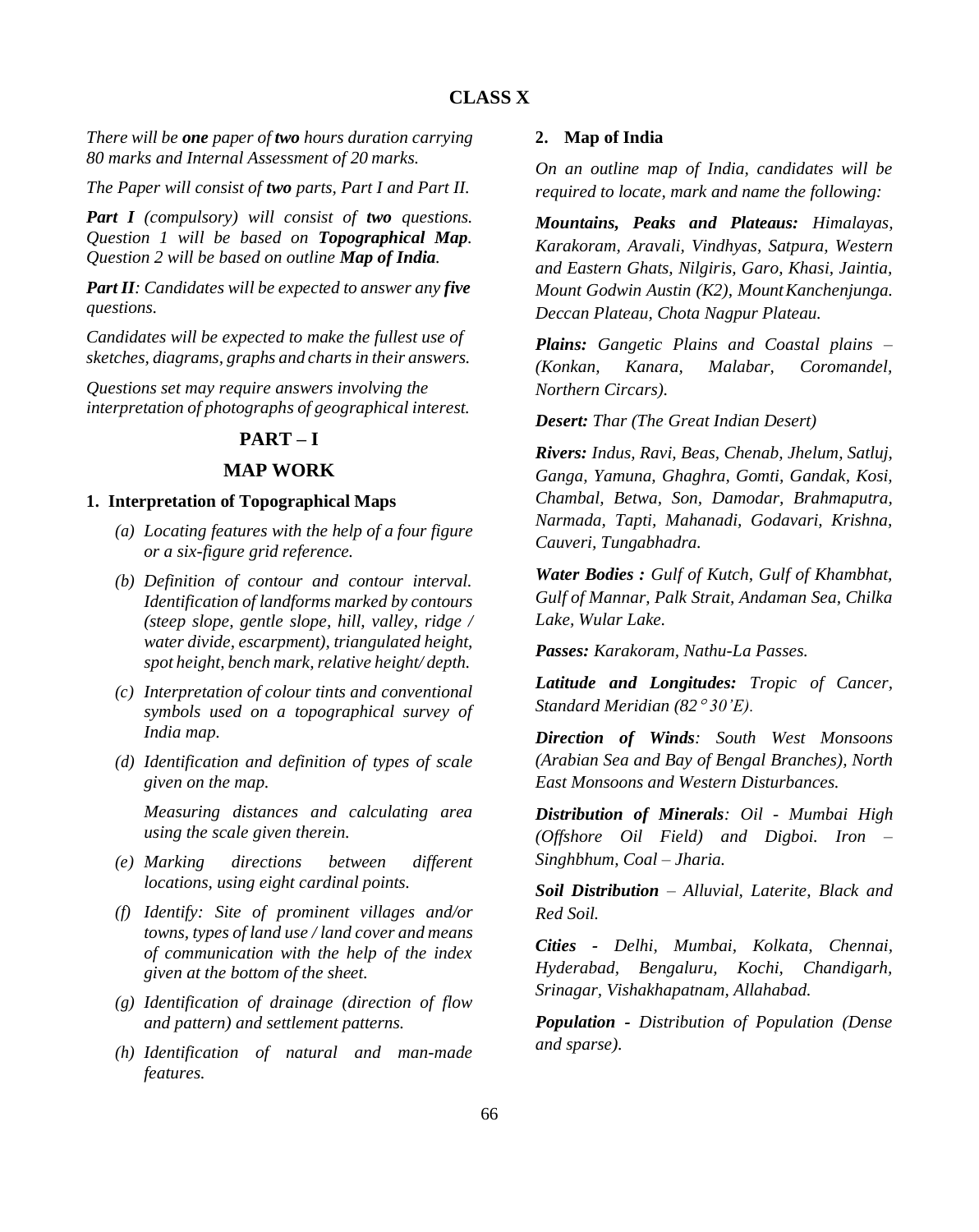## **PART - II**

## **GEOGRAPHY OF INDIA**

#### **3. Location, Extent and Physical features**

- *Position and Extent of India. (through Map only)*
- *The physical features of India – mountains, plateaus, plains and rivers. (through Map only)*

#### **4. Climate**

*Distribution of Temperature, Rainfall, winds in Summer and Winter and factors affecting the climate of the area. Monsoon and its mechanism. Seasons –March to May – Summer; June to September – Monsoon; October to November - Retreating Monsoon. December to February – Winter.*

#### **5. Soil Resources**

- *Types of soil (alluvial, black, red and laterite) distribution, composition and characteristics such as colour, texture, minerals and crops associated.*
- *Soil Erosion – causes, prevention and conservation.*

#### **6. Natural Vegetation**

- *Importance of forests.*
- *Types of vegetation (tropical evergreen, tropical deciduous, tropical desert, littoral and mountain), distribution and correlation with their environment.*
- *Forest conservation*.

#### **7. Water Resources**

- *Sources (Surface water and ground water).*
- *Need for conservation and conservation practices (Rain water harvesting and its importance).*
- *Irrigation: Importance and methods.*

## **8. Mineral and Energy Resources**

- *Iron ore, Manganese, Copper, Bauxite – uses and their distribution.*
- *Conventional Sources: Coal, Petroleum, Natural gas (distribution, advantages and disadvantages). .*
- *Hydel power (Bhakra Nangal Dam and Hirakud).*
- *Non-conventional Sources: Solar, wind, tidal, geo-thermal, nuclear and bio-gas (generation and advantages).*

## **9. Agriculture**

- *Indian Agriculture – importance, problems and reforms.*
- *Types of farming in India: subsistence and commercial: shifting, intensive, extensive, plantation and mixed.*
- *Agricultural seasons (rabi, kharif, zayad).*
- *Climatic conditions, soil requirements, methods of cultivation, processing and distribution of the following crops:*
	- *- rice, wheat, millets and pulses.*
	- *sugarcane, oilseeds (groundnut, mustard and soya bean).*
	- *cotton, jute, tea and coffee.*

#### **10. Manufacturing Industries**

Importance and classification

- *Agro based Industry - Sugar, Textile (Cotton and Silk).*
- *Mineral based Industry – Iron & Steel (TISCO, Bhilai, Rourkela, Vishakhapatnam) Petro Chemical and Electronics.*

#### **11. Transport**

*Importance and Modes – Roadways, Railways, Airways and Waterways –- Advantages and disadvantages.*

#### **12. Waste Management**

- *Impact of waste accumulation - spoilage of landscape, pollution, health hazards, effect on terrestrial, aquatic (fresh water and marine) life.*
- *Need for waste management.*
- *Methods of safe disposal - segregation, dumping and composting.*
- *Need and methods for reducing, reusing and recycling waste.*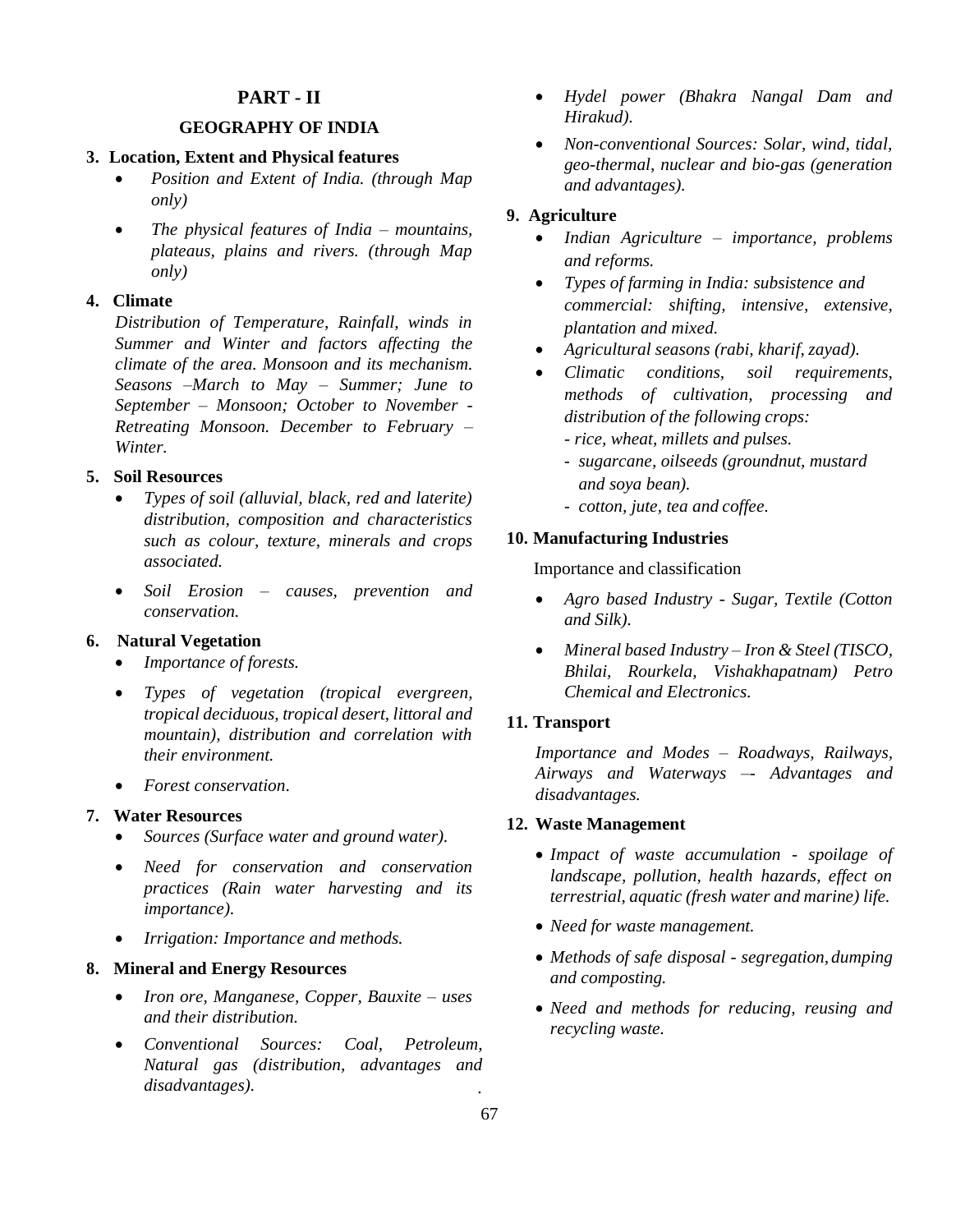## **INTERNAL ASSESSMENT**

## **PRACTICAL / PROJECT WORK**

Candidates will be required to prepare a project report on any **one** topic. The topics for assignments may be selected from the list of suggested assignments given below. Candidates can also take up an assignment of their choice under any of the broad areas given below.

## **Suggested list of assignments:**

- 1. Local Geography:
	- (a) Land use pattern in different regions of India– a comparative analysis.
	- (b) The survey of a local market on the types of shops and services offered.
- 2. Environment:

Wildlife conservation efforts in India.

3. Current Geographical Issues:

Development of tourism in India.

**4.** Transport in India**:**

Development of Road, Rail, Water and Air routes.

5. List different type of industries in the States and collect information about the types of raw materials used, modes of their procurement and disposal of wastes generated. Classify these industries as polluting or environment friendly and suggest possible ways of reducing pollution caused by these units.

- 6. Need for industrialization in India, the latesttrends and its impact on economy of India.
- 7. Visit a water treatment plant, sewage treatment plant or garbage dumping or vermicomposting sites in the locality and study their working.

#### **EVALUATION**

The assignments/project work is to be evaluated bythe subject teacher and by an External Examiner. (The External Examiner may be a teacher nominated by the Head of the school, who could be from the faculty, **but not teaching the subject in the section/class**. For example, a teacher of Geography of Class VIII may be deputed to be an External Examiner for Class X, Geography projects.)

The Internal Examiner and the External Examiner will assess the assignments independently.

## **Award of Marks (20 Marks)**

Subject Teacher (Internal Examiner) 10 marks

External Examiner 10 marks

The total marks obtained out of 20 are to be sent to the Council by the Head of the school.

The Head of the school will be responsible for the online entry of marks on the Council's CAREERS portal by the due date.